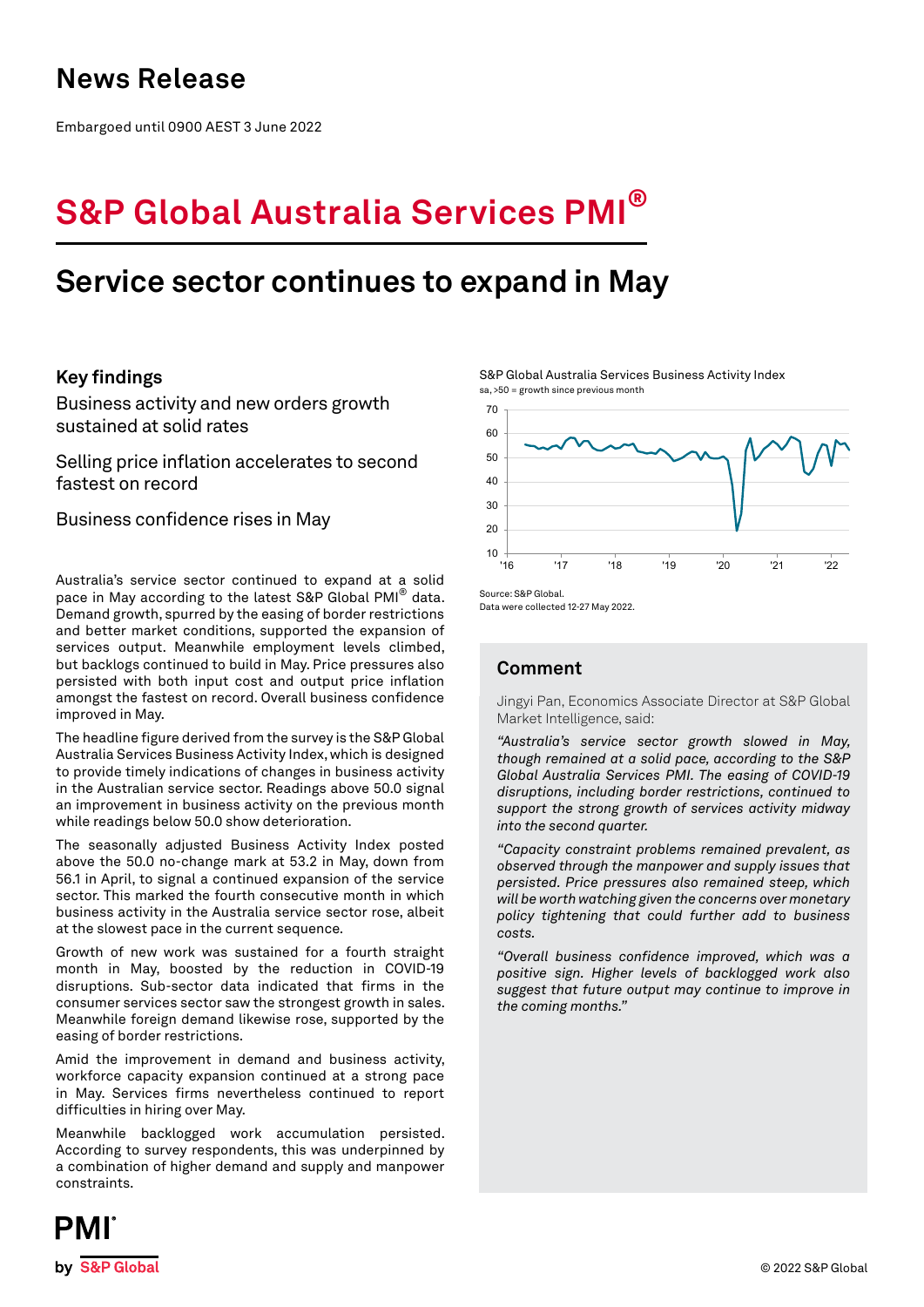On prices, pressures persisted in the Australian service sector in May with input costs rising at amongst the fastest on record. Anecdotal evidence suggested firms faced higher costs across input materials, fuel and wages. As a result, Australian service providers continued to share these cost burdens with their clients. The rate of selling price inflation was the second highest on record (only behind March 2022).

Overall sentiment in the Australian service sector remained positive in May, with the level of business confidence improving to the strongest since December 2021. Service providers were generally hopeful that the economy will continue to recover, though some were concerned with rising business costs.



# **S&P Global Australia Composite PMI®**

## **Private sector growth decelerates in May**

The Composite Index, which measures combined services and manufacturing output, eased to 52.9 in May from 55.9 in April. This indicated a fourth straight month of private sector output expansion, though the slowest in the current sequence.

Both manufacturing and services output growth weakened in May, with manufacturing output hampered by supply issues. Meanwhile demand continued to improve with incoming new business now expanding at a faster rate in services compared to manufacturing.

Amid higher demand and output, private sector employment levels rose in May, though backlogs continued to accumulate through the month amid supply constraints.

Price pressures persisted with selling price inflation the second fastest on record as firms continued to share their heightened cost burdens with clients.

Overall business confidence strengthened in Australia's private sector. The improvement was primarily underpinned by services firms in May, however.



Sources: S&P Global, Australian Bureau of Statistics.

\*Composite PMI indices are weighted averages of comparable manufacturing and services PMI indices. Weights reflect the relative size of the manufacturing and service sectors according to official GDP data.